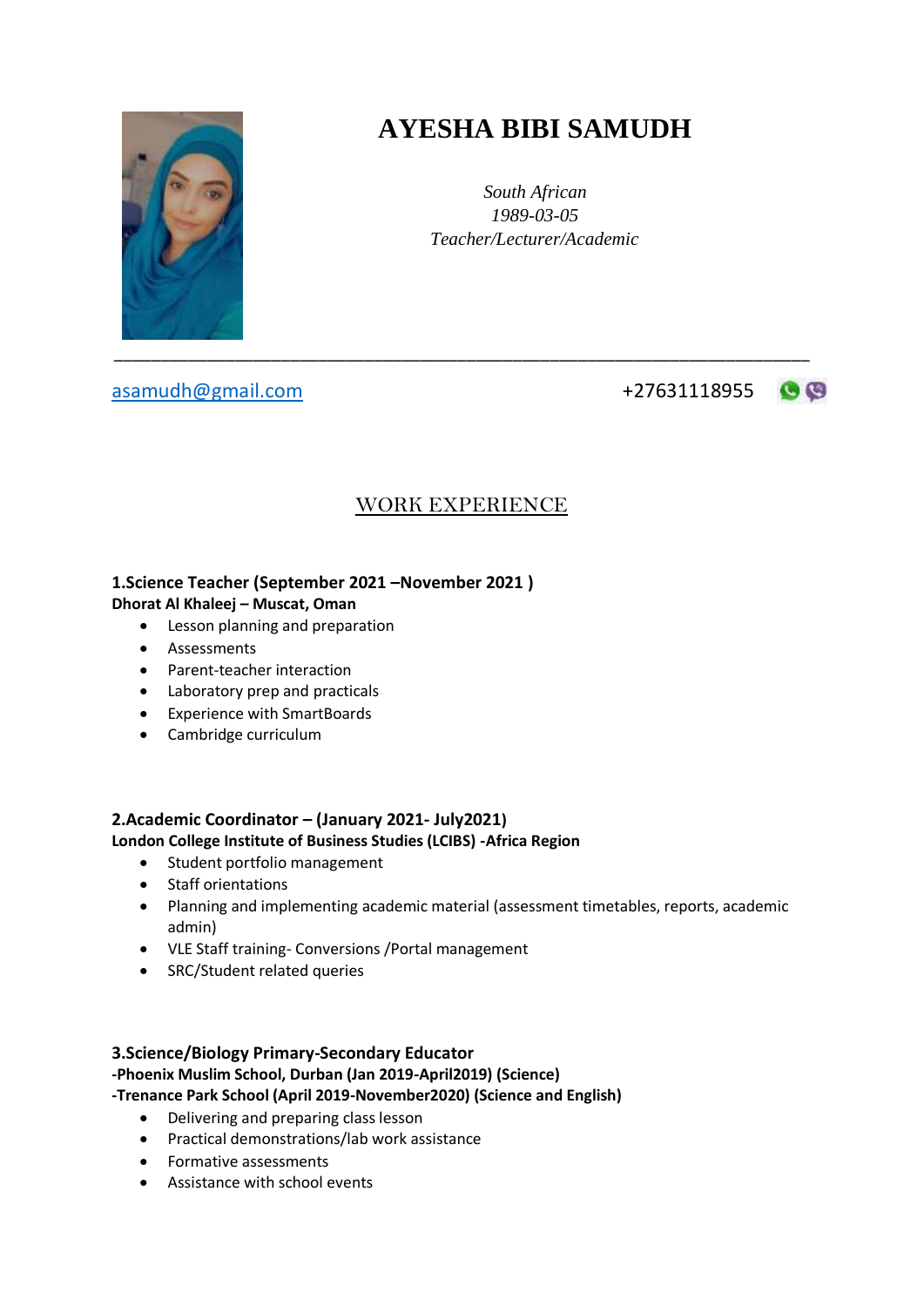Assistance with guidance counsellors on career paths for senior students (science)/delivering talks etc.

**Biology Tutor** Private Tuition -Ages 14-16

## **4. Lecturer (June 2016-2018) Damelin** *\*English (South African CAPS curriculum) \*Mathematical Literacy*

#### *(Cosmetology-Communication-Educare-Cabin Crew***)**

- Conducting lectures /preparation of academic material
- Setting of tests and exams (internal)
- DHET / HET Training
- Demonstrations and practicals
- Administrative duties (risk reports-lesson plans-P.O.Es-EL)

## **5. Quality Control/Assurance (January 2015-December 2015) RTE Snacks CC (Durban)**

- Stock control/daily inspections
- Food safety checks on ingredients
- Retention samples/register
- Production line/Logistics
- FIFO
- Health and safety (checks/staff training)
- Verification checks on equipment
- Dispatch
- Exports/Imports/ Halaal -Kosher certification
- Maintenance and updating of SOPs

## EDUCATION

| <b>Bachelor of Science:</b> Cellular Biology and Microbiology    | January 2007-June 2011       |
|------------------------------------------------------------------|------------------------------|
| <b>Diploma:</b> Cosmetology                                      | January 2012-December 2012   |
| Post Grad Certificate In Education: Science-Biology (Senior-FET) | January 2018 - December 2020 |
| <b>120hr TESOL certificate</b>                                   | January 2020                 |